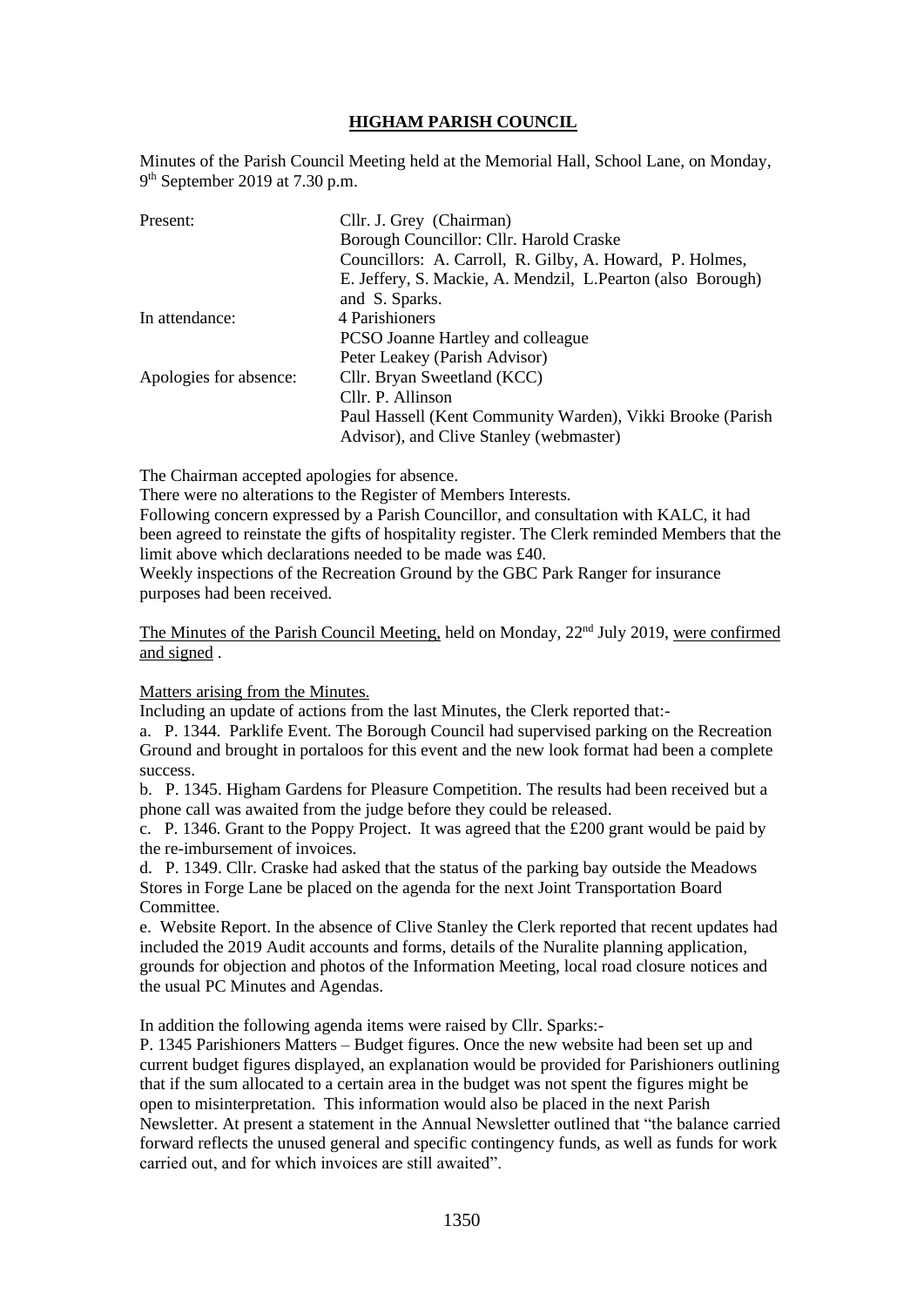P. 1345. Parishioners Matters – profile of Parish Councillors. Each Parish Councillor would be asked to provide a brief profile and this would be displayed on the new website by Cllr. Gilby.

P. 1346 Poppy Project. This initiative was to be launched on 4/11 in Higham Library at 11.30 a.m.

P. 1347 Planning tutorial. Cllr. Craske confirmed he could present this at any time except for a Wednesday evening and asked Members to provide him with some convenient dates. P. 1347 Defibrillators. Confirmation was still awaited from GBC that these had been approved by the Planning Department.

P. 1348. Accounting Statements. The Clerk again apologised for the late arrival of these documents and assured Members that with the retirement of our Accountant a new system would be in place for the next financial year so that these could be received in sufficient time to be thoroughly read before the meeting.

#### Parishioners' Matters.

Barry Sutherland alerted Members to a large pothole to the railway bridge and a faded single yellow line outside Brookers Place. Cllr. Sparks confirmed that both of these items had been notified. It was agreed to ask Cllr. Sweetland to ensure that the bus stop markings were renewed as this location as it was very near to the site of the proposed roundabout. Barry Sutherland also reported an increase in lorries turning into Forge Lane by mounting the pavement and going over Telegraph Hill and down St. Johns Road.

## To receive an update on the renewal of the Memorial Hall Lease.

The Clerk reported that our solicitor had offered to meet with representatives from both the Parish Council and the Memorial Hall Management Committee to answer any questions on the lease renewal and hopefully move the issue forward. Following discussion it was agreed that a representative from the Higham Village Sports Association should also be invited to attend.

To evaluate the success of the Nuralite Information Meeting held on 4<sup>th</sup> September 2019. The Clerk reported that approximately 175 people had attended this event. The Powerpoint presentation was now on our website which was linked to our Facebook page, and spare copies of the grounds for objection were in both Higham Library and the Post Office. Caution had been expressed regarding the accuracy of some personal views given at this meeting and for this reason they had not been placed on the website at this time.

## To further discuss the upgrading of the Parish Council website.

As Cantium Business Solutions could not offer an immediate service for the upgrading of the Parish Council website Cllr. Gilby outlined his proposals for a new website based on a wordpress format as used by Ticehurst Parish Council. He would build the new website which would be GDPR compliant and transfer the gov.uk domain name. Current information from the existing website could be dropped into the agreed format to which a Facebook feed could also be added and new email addresses generated for all Councillors. The cost of this would be £600 plus an annual subscription. of £300. Members thanked Cllr. Gilby for his offer of support and unanimously agreed to proceed.

To receive the report of the Joint Working Groups Meeting and to ratify the decisions. The notes of the Joint Executive, Community Development and Infrastructure Working Groups meeting held on 2/9 had been circulated to Councillors prior to the Meeting and attention was focussed on those decisions which required ratification as below:-

1. Allotments. Costs for the clearance of 2 plots were awaited. Outstanding rents would be collected by the deadline and vacant plots offered elsewhere. Overgrown plots would be identified. Approval was given for the purchase of weed suppressant sheeting (est. £300)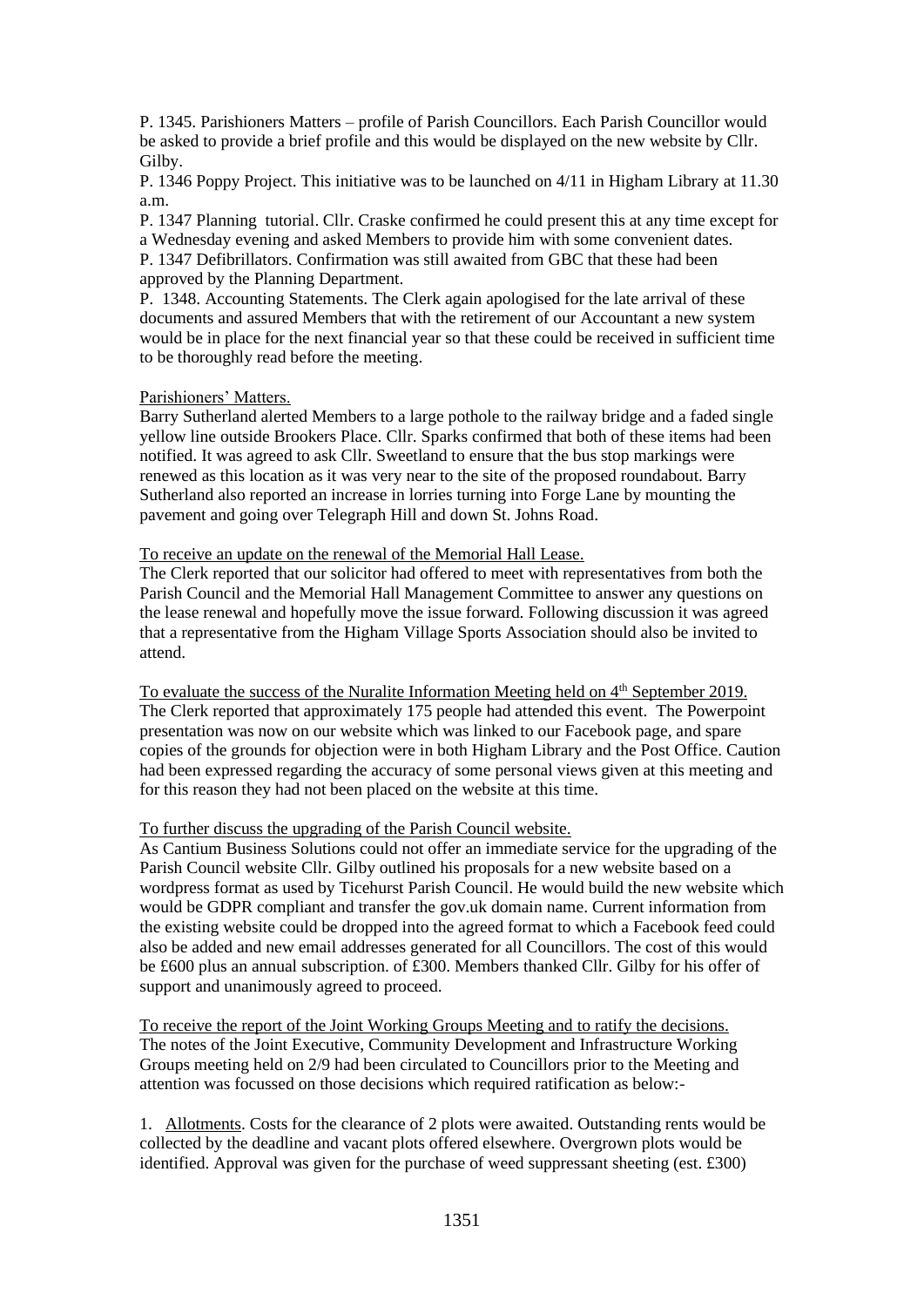2. Highways Issues. Cllr. Sparks would chase all outstanding items she is dealing with including following up with KCC regarding weight restrictions. It was agreed to proceed with the application for yellow lines at the Gardeners Junction for the" tip" only.

3. Bus Stops. Cllr. Mendzil would photograph and get costings for bus shelters (including bee friendly).

4. Higham Village Plan. The ownership of the wall at the front of the shops would be investigated.

5. Recreation Ground and Landway. It was agreed to:- get the potholes to the Landway filled in by KCC, obtain quotations for play equipment up to the sum of  $\text{\pounds}10,000$ , carry out further work to the trees in the Recreation Ground and obtain quotations for new tables and chairs up to the sum of £6000, award a £15,000 grant for improvements to the sports courts to the Higham Village Sports Association, and remove the tree to the rear of the changing rooms,

6. Garden Competition prizegiving. It was agreed that:- this should be the same format as last year and take place on 25/11 in Higham Library with the Mayor of Gravesham in attendance and an in-house buffet provided. The judge, Lucy, would be invited to attend. Due to the larger number of prizewinners the prize fund would be increased to £300.

7. Salt Bin Inspections. A check list would be provided by Cllr. Jeffery for salt levels in bins throughout the village.

8. Pond Restoration It was agreed that Cllr. Jeffery would send a letter to local residents close to the Sun Pond appealing for help in cutting back the brambles. Specialist surveys would be needed in the spring up to the agreed sum of £10,000 and grants applied for.

9. Arrangements for Firework Display. It was agreed that Cllr. Mackie would contact Cllr. Allinson to arrange a meeting with him and a handover of the completed forms and documents.

10. Events for 2020. Dickens  $150 (150<sup>th</sup>$  anniversary of the death of Charles Dickens) would take place in June 2020 and items under consideration included performances. red geraniums throughout the village, an outdoor cinema, and theatre group, The Tokyo Olympics would also take place in 2020..

Members commented that they much preferred the format of this joint meeting which had followed strict time limits for each item and much had been achieved in one meeting.

## Lower Thames Crossing update.

Highways England had asked to meet with the Parish Council to give a presentation regarding progress with the Lower Thames Crossing works and to explain about the forthcoming Development Consent Order. A provisional date of 28/10 had been identified and would be confirmed at the next Meeting.

## Councillors' Matters.

## County.

As Cllr. Sweetland did not attend the Meeting no report was given.

#### Borough.

Cllr. Craske reported that he was unsure when the Nuralite planning application might come before the Regulatory Board as new documentation was still being received. It would be possible to keep an eye on the number of objections received by way of the planning portal. It was agreed to request that Parishioners should submit their objections to the Borough Council by the end of the month and messages to this effect would be placed on the website and Facebook page.

#### Parish.

Cllr. Cllr. Jeffery reported that a tractor unit was being parked to the edge of the field opposite the entrance to Martins Close. She had reported fly tipping to Canal Road which had now been collected.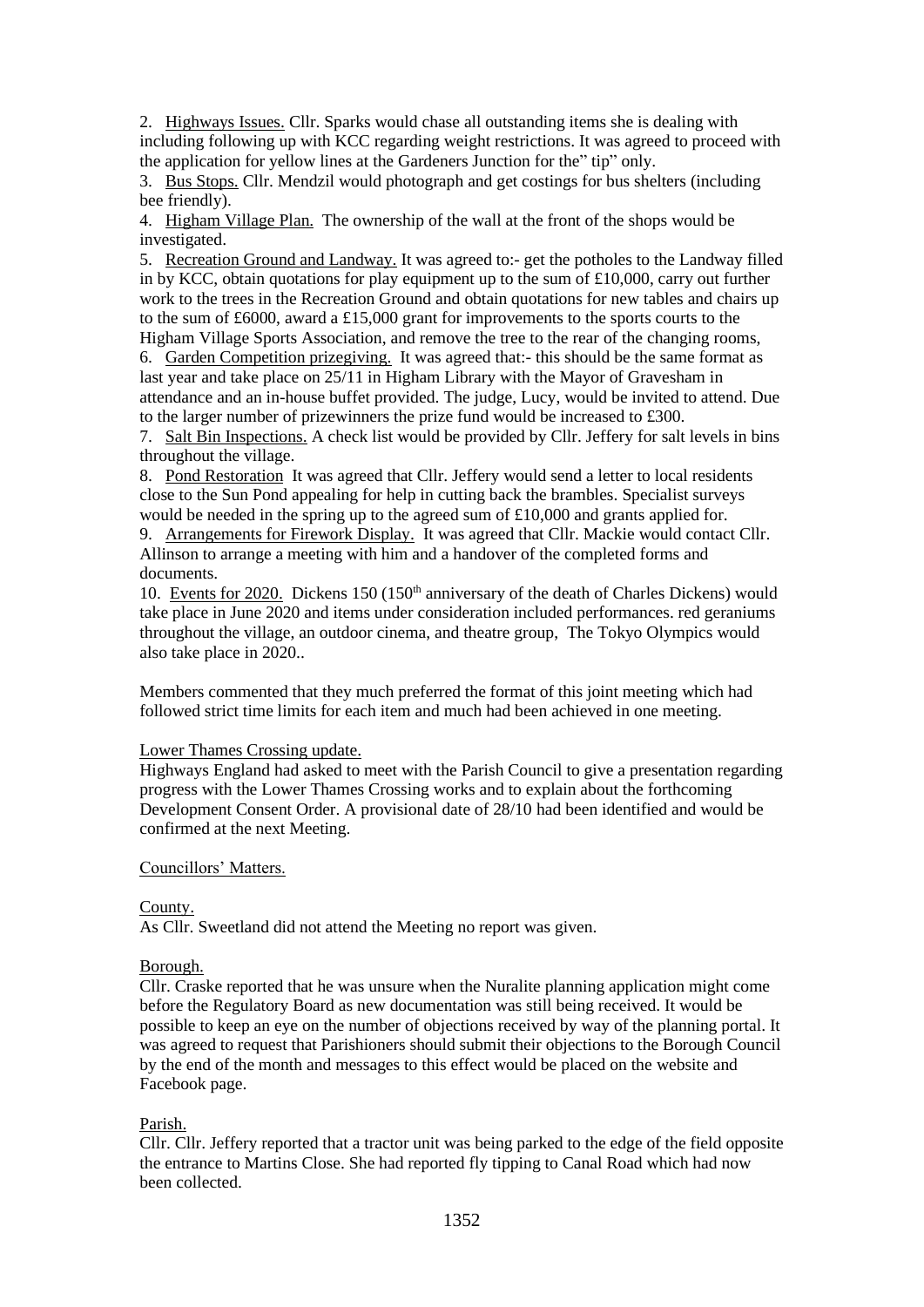Cllr. Gilby alerted Members of the need to produce various policies compliant with the new web presence.

Cllr. Mackie reported damage to the CCTV cameras to the Memorial Hall linked to the incident of youngsters climbing onto the roof.

Cllr. Pearton commented that at the present time the banning of parking on pavements was under consideration at a national level.

The Chairman expressed concern that the damaged fencing from the recent accident adjacent to the railway bridge had still not been adequately repaired.

Cllr. Mendzil drew attention to the decaying metal strips which held the upright railway sleepers at the edge of the Recreation Ground together. A specialist repairer would need to be sought.

# **BREAK FOR REFRESHMENTS**

Reports.

a. Planning.

 Plans were available for the following planning applications which had been received and reviewed by the Planning Committee:-

Appln. no. 20190702 Barn At Whitehouse Farm, School Lane

Erection of a single dwelling house, associated landscaping, post and rail boundary fencing and ecological enhancements.

Appln. no. 20190794 12, Carton Road

Extension to existing front dormer.

Appln. no. 20190809 Gable End, Watling Street

Erection of a detached garage at the front of the property.

Appln. no. 20190855 7, Colewood Drive

Erection of a two storey and single storey rear extension.

Appln. No. 20190808 7, Bull Lane

Application for a Lawful Development Certificate in respect of the proposed construction of a dormer extension in the rear roof slope and conversion of the roof space into habitable rooms. Appln. no. 20190904 The Coach House, Little Hermitage Farm, Gravesend Road Application for approval of condition 7 of planning permission reference number 20160187 relating to details of the materials and finishes of the new joinery for the doors, windows and roof lights to be used in the conversion of part of the existing garage/domestic store (formerly bullock shed) into a residential annexe.

- b. Community Development Working Group There was nothing to add to the joint report given earlier in the Meeting.
- c. Infrastructure Working Group There was nothing to add to the joint report given earlier in the Meeting.
- d. Executive Management Working Group There was nothing to add to the joint report given earlier in the Meeting.

# e. Higham Speedwatch

 Peter Leakey reported that a total of 11 Speedwatch sessions had been held over a period of 13 hours 30 minutes. Details of a total of 88 vehicles which had exceeded the speed limit had been forwarded to the Police. The highest speed observed was 45 mph. outside Buckland Farm.

# f. Kent Community Warden

As Paul Hassell did not attend the Meeting no report was given.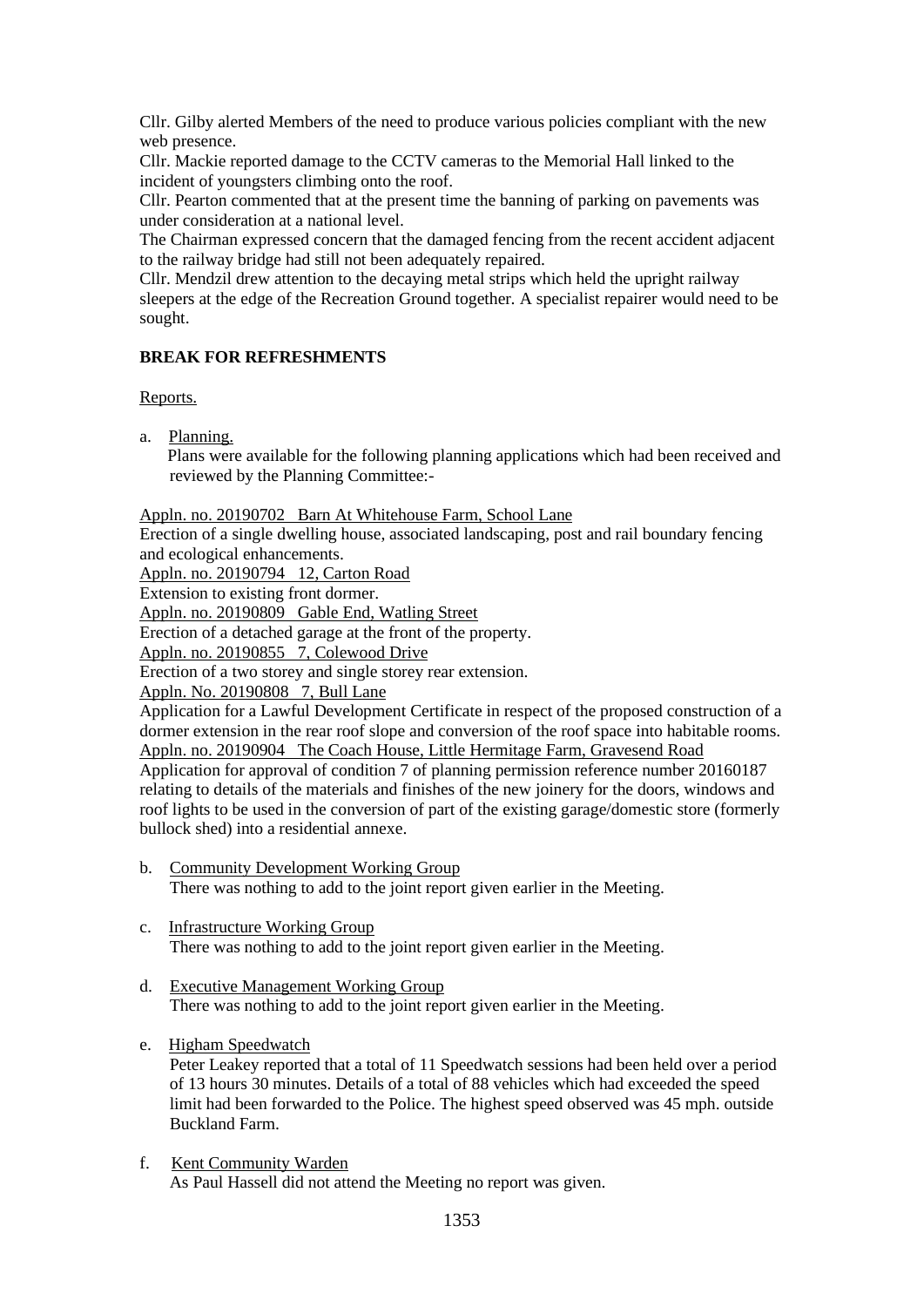## g. Kent Police

 PCSO Joanne Hartley updated Members regarding problems with youngsters climbing onto the roof of the Memorial Hall. Several drug related reports had been received. The Police Speeding team had held two recent Speedwatch sessions within the village. The PCSOs noted concerns regarding speeding vehicles through the village, especially in the early hours. Cllr. Sparks advised Members that a Meeting of the Safer Higham Group would take place on 25/9 in Higham Library.

## Finance.

The Clerk asked for approval for the items shown below, this being proposed by Cllr.Howard, seconded by Cllr.Carroll and agreed by all Members.

| Clerks salary (July)                                                 | 1150.95 |
|----------------------------------------------------------------------|---------|
| HMRC (PAYE/NI July)                                                  | 212.62  |
| <b>KCC</b> (LGPS July)                                               | 433.52  |
| Clerks salary (Aug)                                                  | 1150.95 |
| HMRC (PAYE/NI Aug)                                                   | 212.62  |
| KCC (LGPS Aug)                                                       | 433.52  |
| SSE (electricity toilets)                                            | 37.14   |
| KCC (TRO initial)                                                    | 1385.00 |
| EDF Energy (Pavilion electricity)                                    | 112.26  |
| Business ~Steam Ltd. (water for toilets)                             | 40.11   |
| Business Stream (water for allotments)                               | 102.68  |
| SLCC (annual membership)                                             | 156.00  |
| Clerk (garden vouchers for competition under S.137/139)              | 300.00  |
| Singlewell Stationery and Print ltd. (Nuralite leaflets and banners) | 451.60  |
| GBC (uncontested election)                                           | 392.77  |
| M.J.Read A4G accountants (2019 audit)                                | 420.00  |
| Martin Fielder-White (2019 internal audit)                           | 80.00   |
| KALC (Dynamic Councillor X 3)                                        | 180.00  |
| Team Knowhow (printer insurance renewal)                             | 30.00   |
| Martin Tolhurst (solicitor - on A/C)                                 | 900.00  |
| Liz Hart (delivery of Nuralite leaflets)                             | 250.00  |
| Higham Village Sports Association (2 broken windows)                 | 200.00  |
| GBC (rent for garage July by D/D)                                    | 60.35   |
| GBC (rent for garage August by D/D)                                  | 60.35   |
| St. Johns College (quarterly rental due 25/9)                        | 750.00  |

The following proposal was recorded in the Minutes:-

"This Council in accordance with its powers under Sections 137 and 139 of the Local Government Act 1972, should incur an expenditure of £300 for garden gift tokens from Millbrook Garden Company, which is in the opinion of the Council in the interests of the area or its inhabitants".

## Correspondence.

The correspondence folder had been available for perusal by all Members during the Meeting on that evening, but the Clerk drew Members' attention to the following item:-

1. An email from a Parishioner expressing concern regarding anti-social behaviour at the Recreation Ground was to be forwarded to the PCSO.